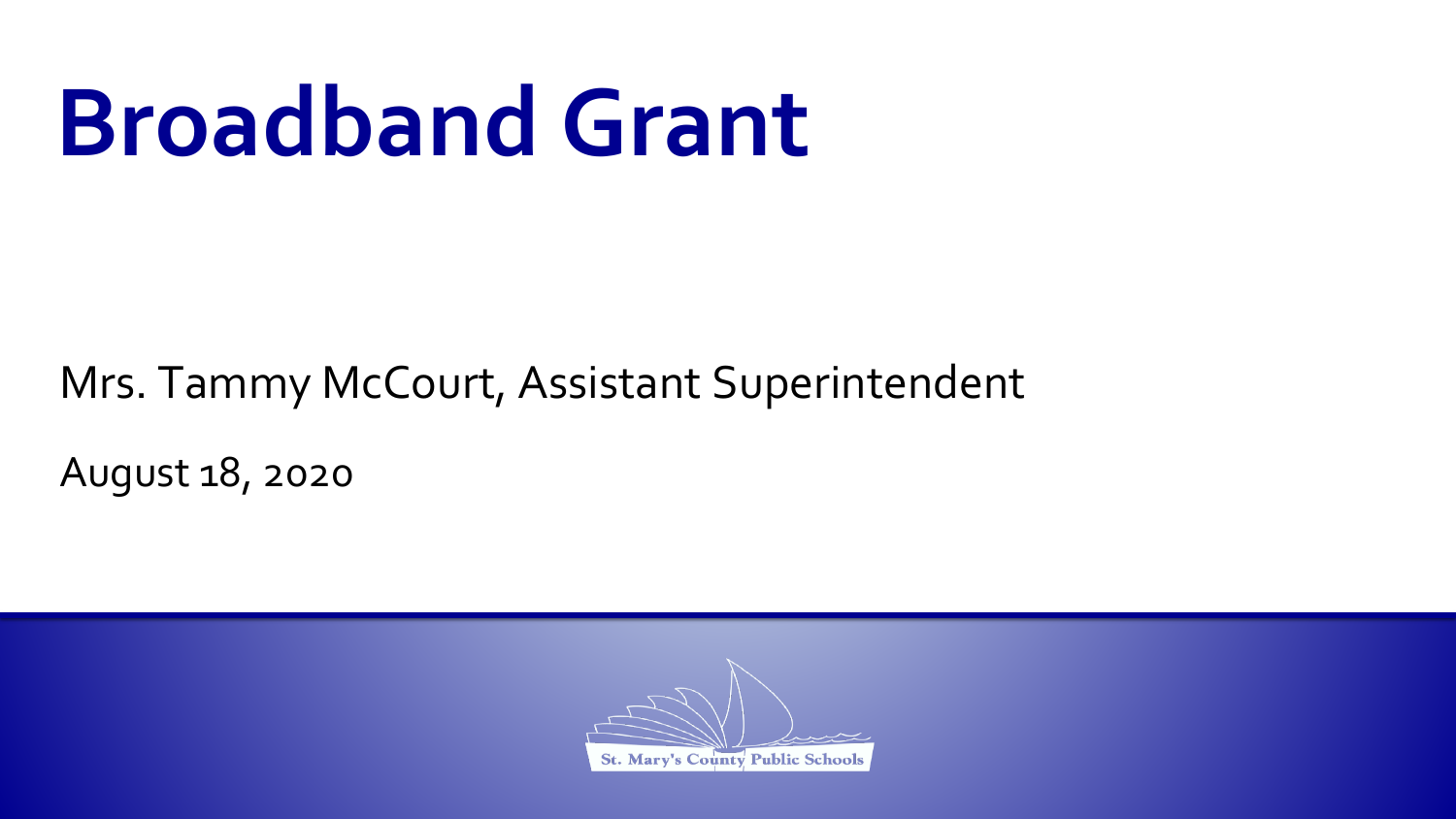# Background

- School districts were informed on July 17th of the Broadband for Unserved Students Grant.
- Offered by the Governor's Office for Rural Broadband and the Department of Housing and Community Development.
- The application was collaboratively completed by the SMCPS and St. Mary's County Government IT departments. SMCPS will administer the grant.

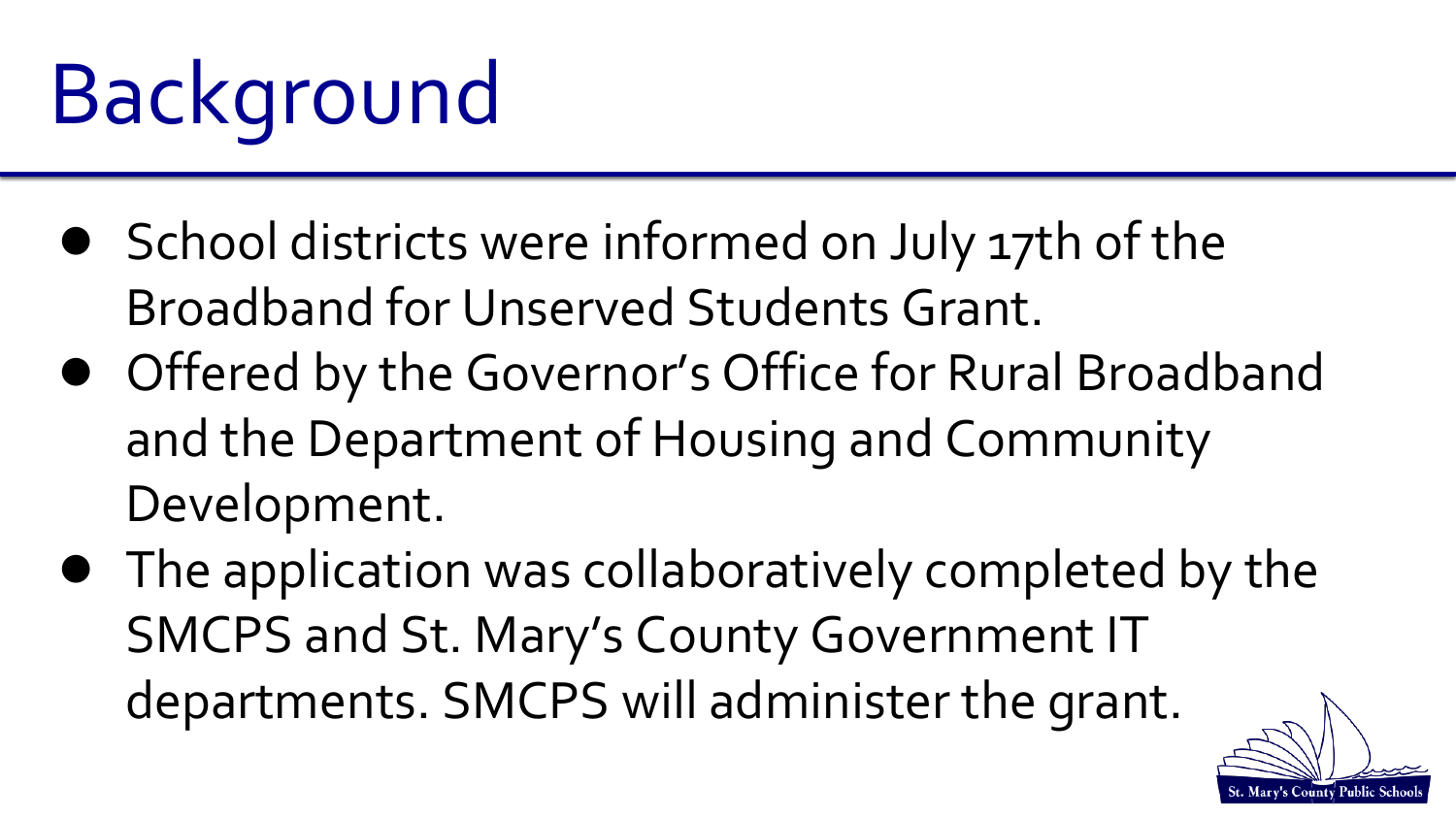## Background (cont.)

- Funding opportunity provided under the Coronavirus Relief Fund of the CARES Act.
- Funding available through December 2020.
- The grant requires continued funding beyond December 2020 through the end of the school year.
- The funding from January through June 2021 will be made via an existing ESSER grant.

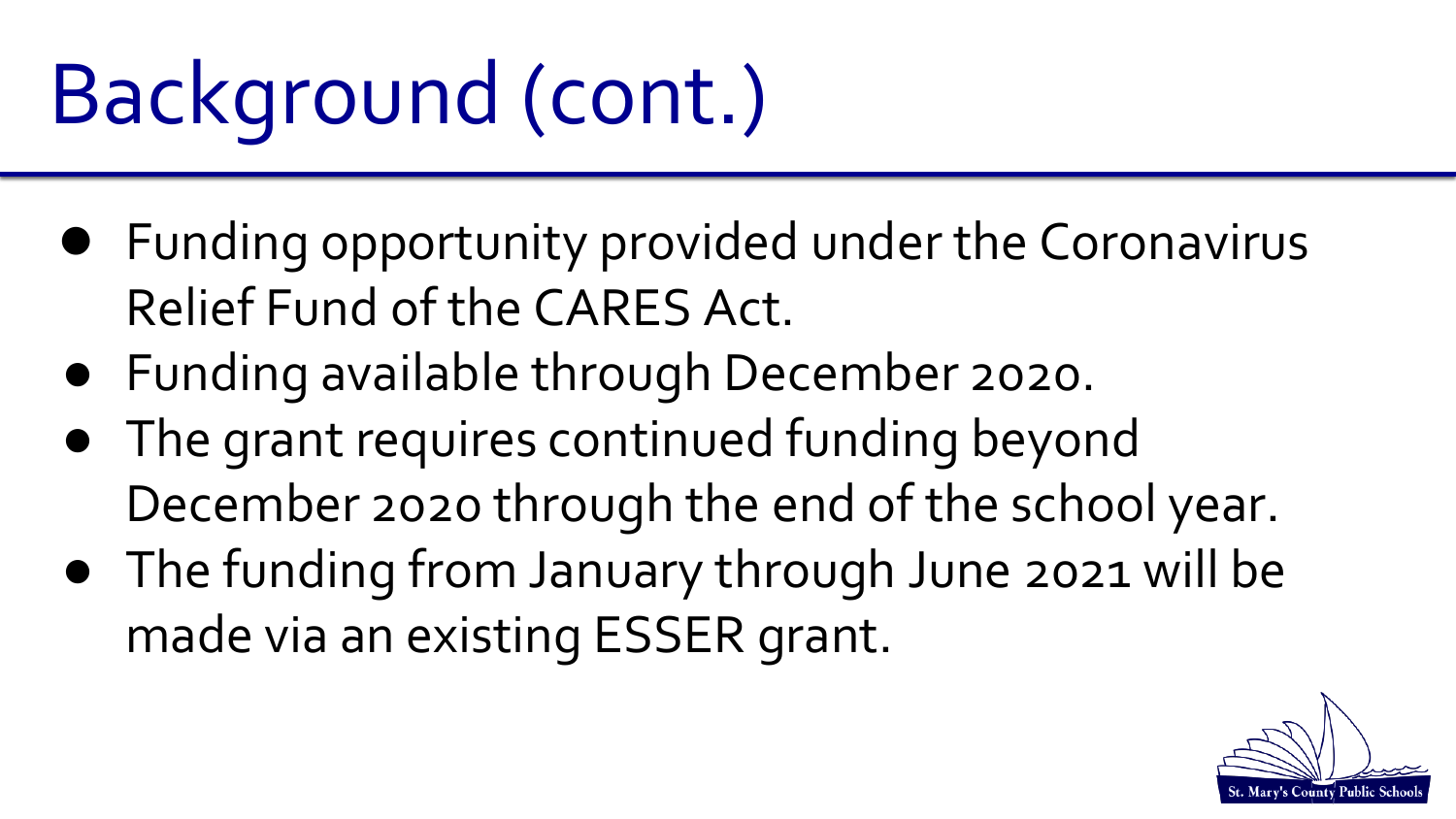#### Identified Need

| <b>SMCPS Student Locations SY20-21</b> | <b>Oty</b> |
|----------------------------------------|------------|
| <b>Total student locations</b>         | 9,445      |
| Total mappable student locations       | 9,383      |
| Total serviceable locations            | 8,865      |
| Not connected student locations        | 518        |
|                                        |            |

St. Mary's County Public Schools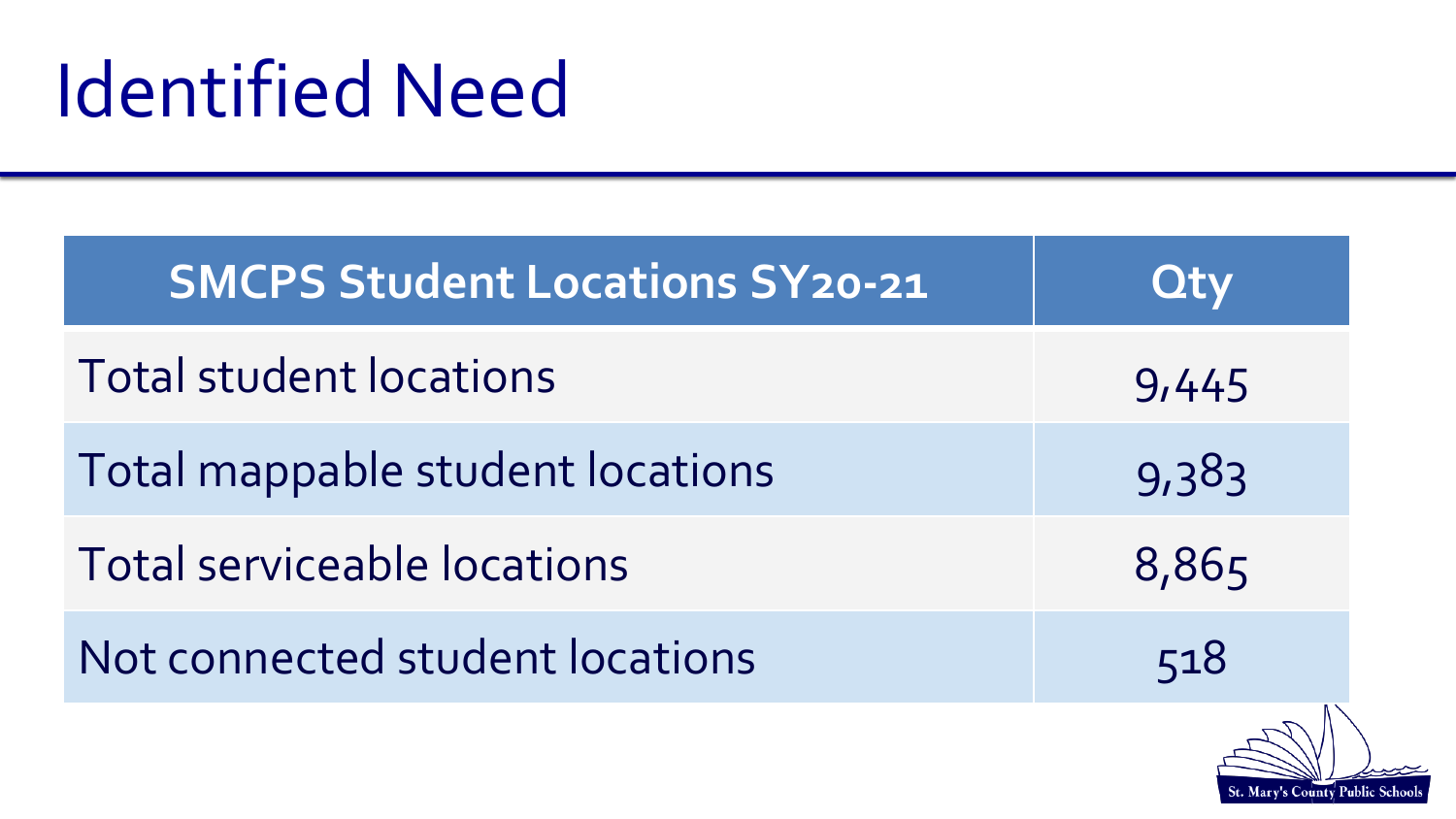#### Identified Need (cont.)

| <b>Broadband Expansion</b>                                                                                      | <b>Qty</b> |
|-----------------------------------------------------------------------------------------------------------------|------------|
| Not connected student locations                                                                                 | 518        |
| Urban - Total within 300 feet of an existing customer<br>(likely able to get service)                           | 173        |
| Rural - Total beyond 300 feet but less than 1,000 feet<br>of an existing customer (likely needing construction) | 198        |
| Rural - Total beyond 1,000 feet of an existing<br>customer (likely needing extensive construction)              | 147        |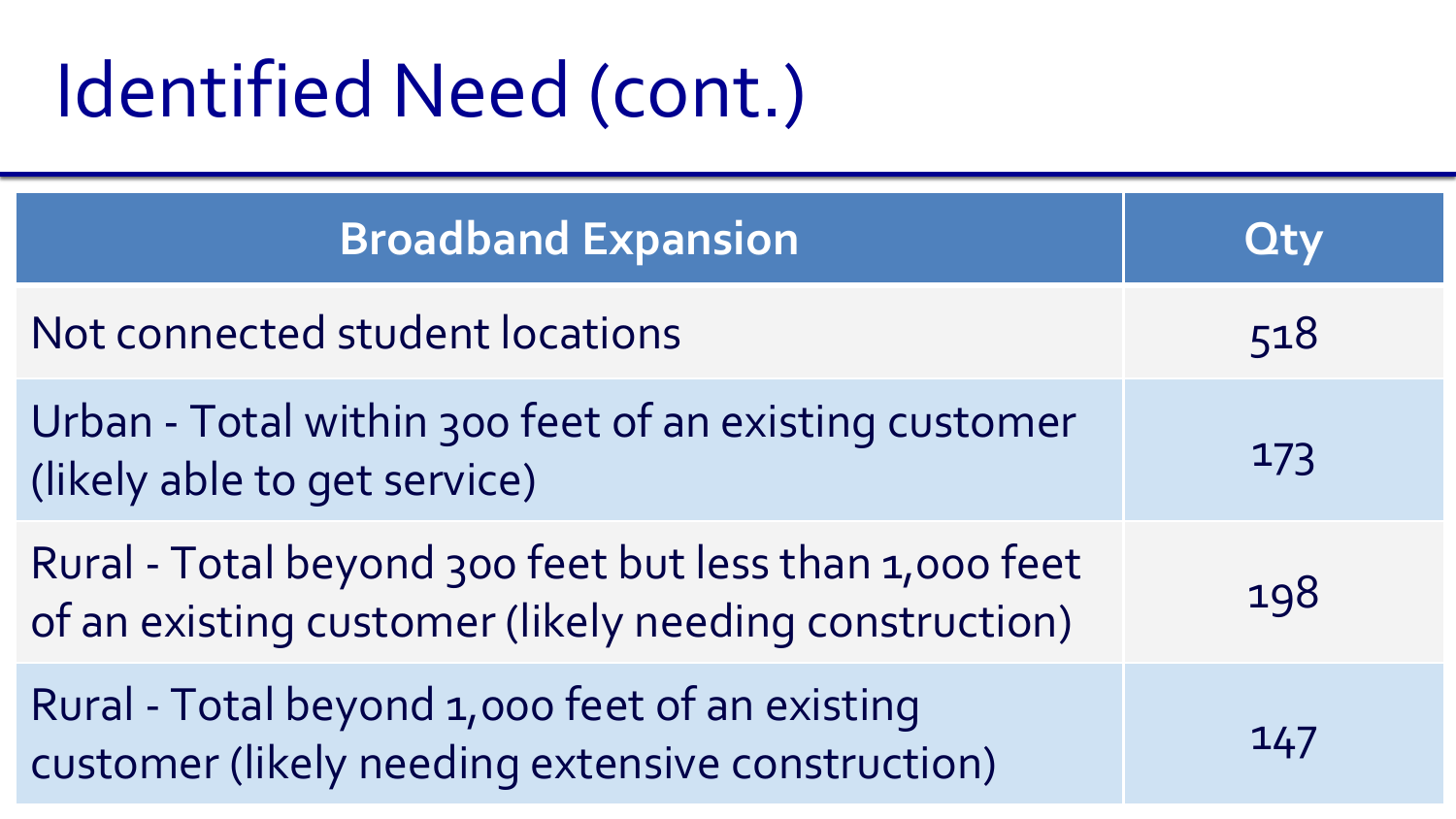Grant Support

- Wifi Hotspots \$101,820
	- 580 potential student locations to be served
	- September December 2020 via Broadband Grant \*
- Cable installation \$1,584,000
	- 198 student locations to be served
	- Rural beyond 300 feet, but less than 1,000 feet
- Total \$1,685,820

\*January - June 2021 via ESSER Grant